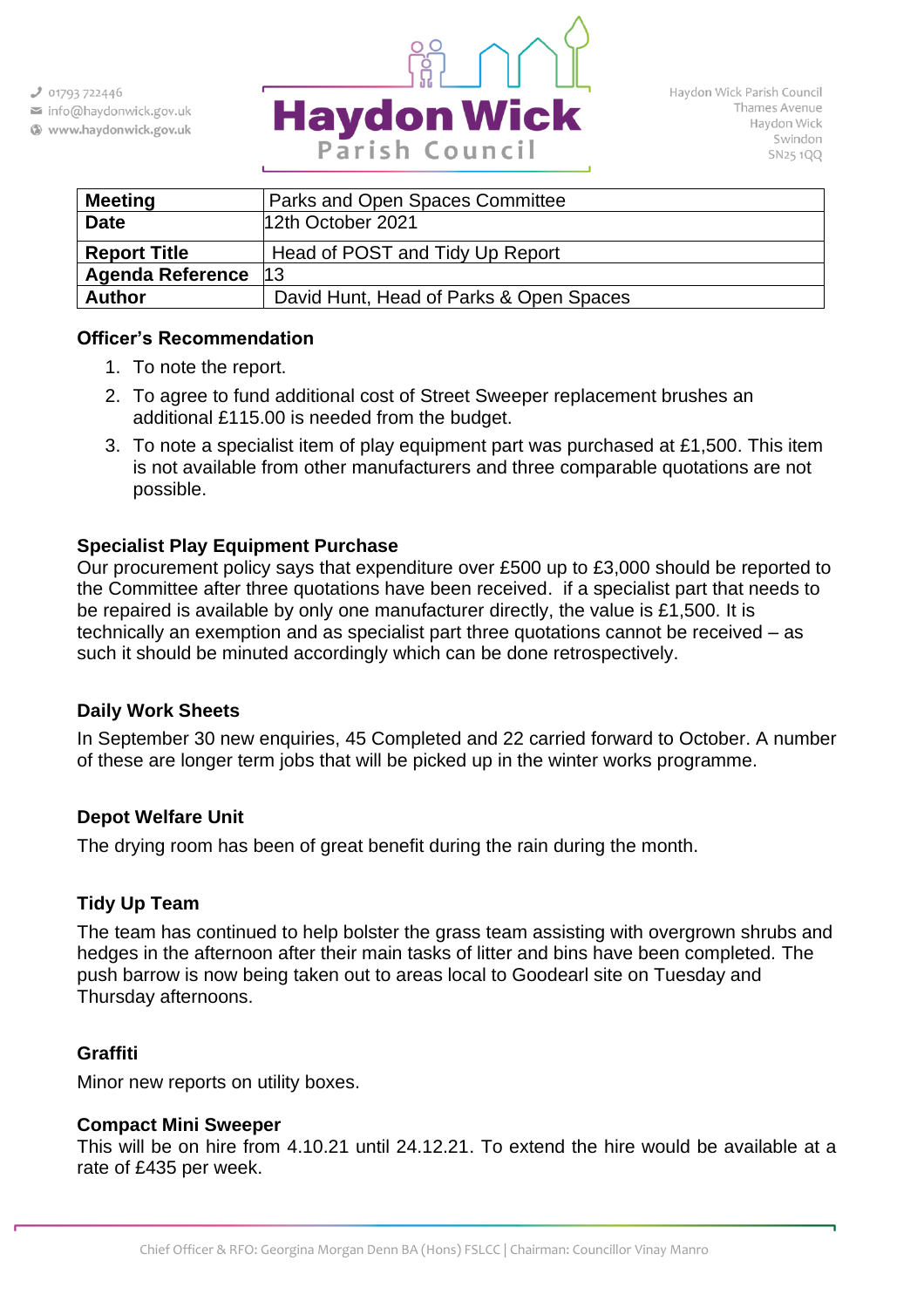

#### *Cost implication*

Hako mini sweeper budget of £5,570.00 was set on  $8^{\text{th}}$  June 2021 for 12 weeks hire from 4<sup>th</sup> October 2021 with a surplus of £350 for replacement brushes. The cost of brushes has increased since this figure was agreed.

3 quotes for 8 x replacement brushes.

These quotes are for £652.77, £572.50 and £465.00 respectively at 8<sup>th</sup> September 2021 and valid until 7.10.2021. I request that committee make extra funds of £115 available to purchase the 8 x brushes.

#### **Contractor availability**

There is currently a shortage of availability across the construction and trades industry. We have contacted several tree surgeons about their availability and day rates and have received one response. The response we had with regards to a day rate for tree works was that "we do not issue day rates as tasks vary. We price tasks on our findings after a site visit of works required."

#### **External Grounds Maintenance Contractor**

Shrub bed maintenance is progressing in the Abbey Meads area.

#### **Seven Fields**

External mowing commenced Monday 20 September 2021. Not Parish Council responsibility to organise.

#### **SSSI Clifford's Meadow**

External mowing commenced on Monday 20 September 2021. Not Parish Council responsibility to organise.

#### **Trees for Climate GWCF**

At present one quote has been received for planting materials. Other costs will be labour and transport. This cost would initially be met by the Parish Council with our invoice paid by GWCF on completion of the planting. Other costs could be tools for the planting, these mainly being spades, hammers, and post bumper. GWCF is currently looking to see if these items would be supplied by themselves or that we would purchase and invoice accordingly.

Below is the planting plan and list of species.

We have the option of stating that some of the planting was carried out under the Queens Green Canopy (QGC), this would not change any of the current terms and conditions as agreed with GWCF. The recommendation is that Block B planting is designated as QGC planting**.**